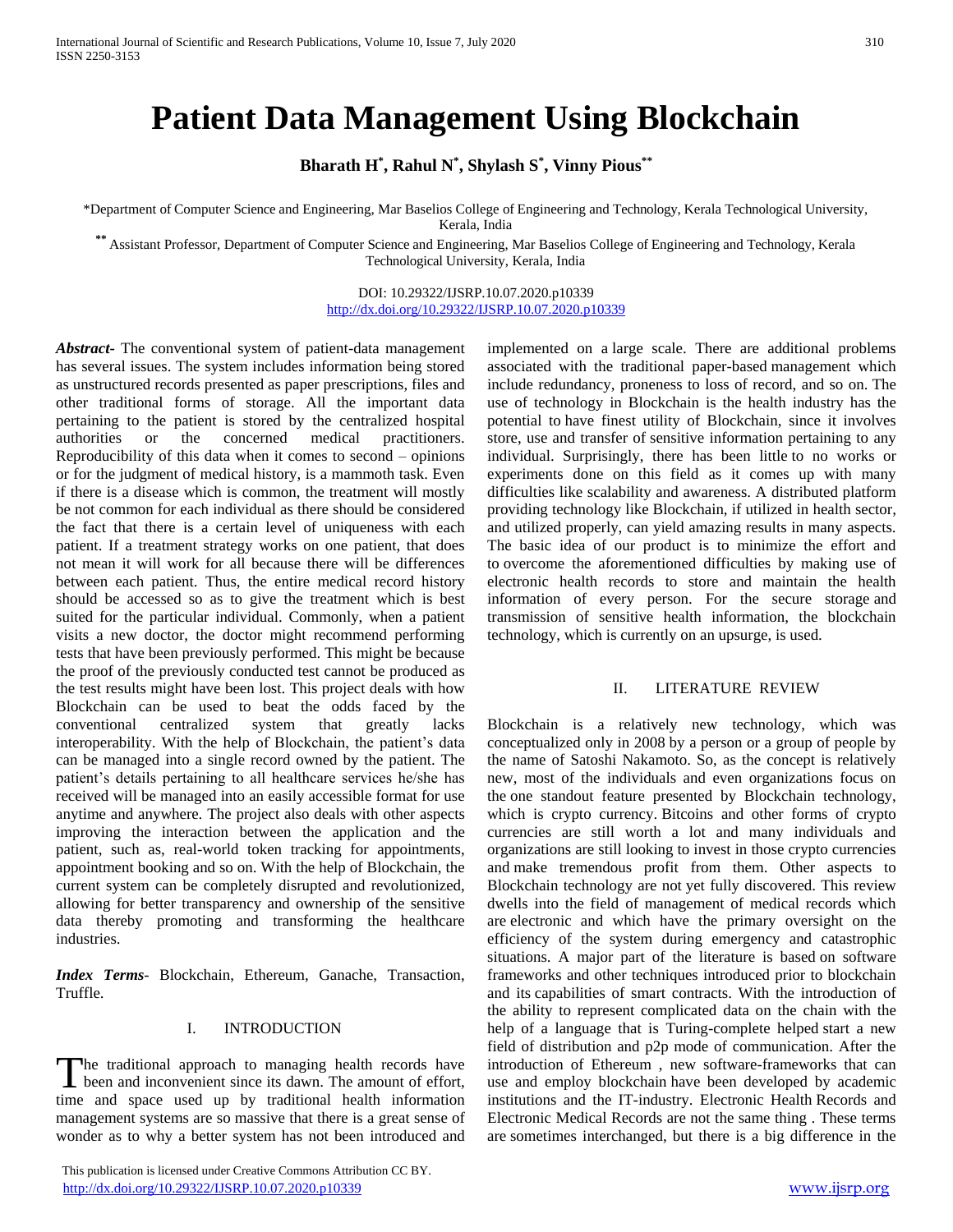records containing medical information, stored digitally. An electronic medical record is the digital or electronic equivalent of the paper-records maintained by a patient and the doctor. It contains the history of the patient and other diagnostic and treatment details. The first system to use blockchain for Health records used a modular method for the sake of integration purposes. For the sake of scalability, the actual records are stored off-chain which is the provider's RDB.

blockchain contains the meta-data and other location information. In simple terms , a smart contract manages all the interaction between the participants of the system and defines the access matrix or access rules and other data-pointers. The pointers will contain tuples along with a query that will run on both the machines of the provider and the host. The health record software is designed according to the protocols of the network designed as Ethereum and the public as well as the private keys will have to decide which parties (network participants who act as miners of the system) get the permission. This means that every participant must have a node associated to the blockchain for interacting with the network. The concerning drawback of this kind of system is that every participant has to maintain a copy of the data. The other drawback would be the scalability issues because of the consensus mechanism used. If the host does not specify any limit, it is still possible to put a maximum transaction count per second of sixty. The projects were completed by focusing on data-sharing, accesscontrols and integration mechanism.

The research also focused on the patient-side, on how to ensure security constraints in the patient-data while aggregating the system. The various frameworks and blockchain software's that have been developed so far can be categorized as two permissioned and the permissioned. In a permissioned network, since the participants know each there , it is possible to take advantage of the consensus mechanisms and any network interaction lag can be evaded from while also ensuring security, privacy and transparency. It is not associated to any cryptocurrency models, so the system does not need to be incentivized. This software-framework is most suitable for 2 or more organizations that know each other and want to transfer sensitive information.

# III. PROPOSED APPROACH

Prior to the introduction of Blockchain and its Smart Contractcapabilities, the most widely discussed topic on Electronic Health Records was "How to store EMRs" whether to use a cloud based platform for storage or to use the localized systems itself. This meant centralization of information which indicated that every Health care Provider and hospital has to maintain all information pertaining to the patient records in their own premise that is the locally maintained storage and databases. The centralized model for storing patient record information has several issues associated with it, they are:

- a. **Not patient-driven:** The patients do not have any control over the data as it is not owned by the patient. A patient's data should be owned and controlled by the respective patient. As all records are made and stored in the hospital or healthcare service provider, the data is not technically owned by the patient. In order to improve privacy and security one should own one's own healthcare data. A patient-centric model can disrupt the centralized manner of sensitive health care data storage.
- b. **Scattering of records:** The manner in which a patient receives treatment can varied and in different structures and this might cause the replicating of records.
- c. **Limitation in the interoperability of systems:** All hospitals and healthcare service providers have different systems and methods for storing data . This will lead to issues in the sharing and viewing of data between the different healthcare service providers . A particular hospital's system will only be equipped to view the details of that particular hospital. Patient transfers between hospitals may lead to redundant overheads.
- d. **Inconvenient secure sharing:** The conventional ways and methods in which health care data is shared can be very complicated and time consuming . For example , Direct is an e-mail standard that allows physicians to transfer data via email in a secure manner. It encrypts the transmission between the physician and the receiver.

The solutions brought forward seemed to solve a lot of the early specified issues, but they suffered some form of vulnerability which led to the search of a better solution in the centralized lines leaving some or the other drawbacks unsolved, such as privacy, data-ownership and transparency. Furthermore, in scenarios like a disaster, the centralized model seemed to really suffer as the response is generally disorganized and any harm to the central storage can leverage a lot of important data. Even though natural calamities are events that are rare, the field of healthcare can greatly be leveraged by them by means of replication and sharing of the concerned information, the network grows powerful in the lines of reliability and robustness even in cases of huge failures. Also, peer to peer networks can allow ownership of data because sensitive data can be requested and stored only to the concerned system-node. A multiple number of such nodes can improve the accessibility of the stored information. Anyhow, this task of achieving consensus while maintaining privacy , security and anonymity can be extremely challenging. Blockchain technology has made it possible to achieve all these challenges in addition to improving transparency and reliability. Blockchain is a structure that stores data in a singly linked list manner as a sequence where every block is connected to the following block forming a chain . Breaching such a system will require rechaining all the blocks while maintaining consensus which is close to impossible.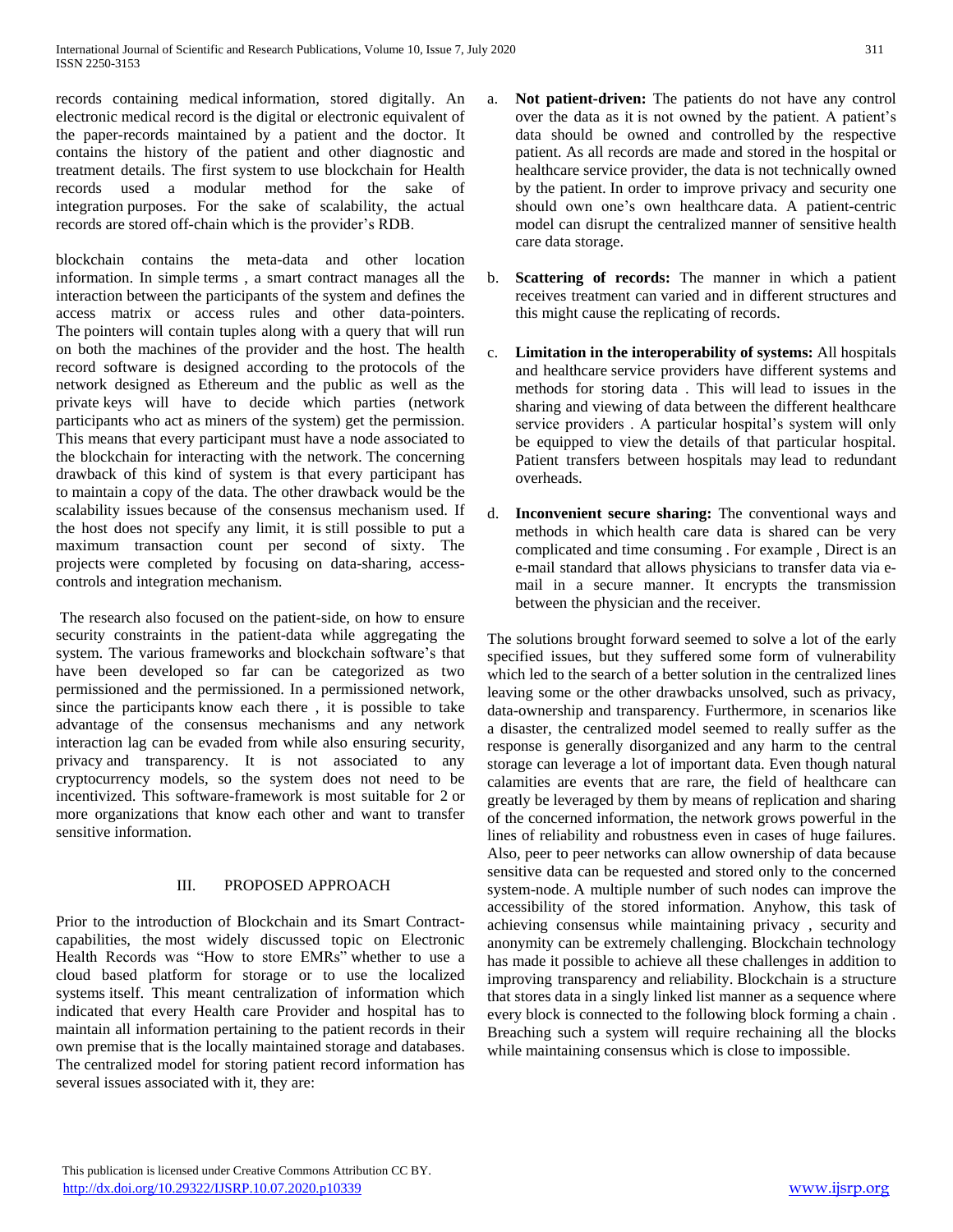#### IV. DESIGN





**Figure 1: Ethereum**

**Ethereum** is the second largest platform for cryptocurrency, falling second to the bitcoin network. It is an open source and decentralized platform that provides the tools and requirements to build smart contracts. As reward for validating the transactions, the miners receive ether , which is the incentive of the system. Today, Ethereum is the platform for lakhs of cryptocurrencies, including three of the top leading cryptocurrencies.

Ethereum network contains an Ethereum virtual machine that compiles scripts using a network of nodes connected internationally. The network also uses an internal transaction unit called gas that is used to allocate resources on the network. Ethereum platform was developed by Vitalik Buterin who is a cryptocurrency-researcher. In 2016 due to an exploitation in the smart contract of the DAO project and the theft of millions of dollars, Ethereum split into two different blockchains - ETH and ETC. The ETH had the theft reversed while the ETC continued along the same lines. Proof Of Work and the Proof Of Stake are the most widely used consensus algorithms in Ethereum. The POS consensus algorithm checks to see if the participant has high enough stakes of the concerned currency - this is a drawback as it opens the door to Monopoly, but POS has its own way to control it which is selecting a random stake holder on subsequent rounds.

# *2. Web3*



## **Figure 2: Web3**

In order to communicate with the components in the chain, validations of the transactions should be done in chain. For a participant in the network of some other offline framework to create and validate a transaction, it has to relay it to the p2p network which is the underlying network. It also contains a library collection that facilitates the communication between the Ethereum nodes and the in-chain components .It is used in the server side for applications developed in Node.js.

It connects to the Ethereum network with the help of an Ethereum-node using an HTTP connection. This can be a node in the local system provided by Infura or HD wallet. The integration of Ethereum and the web application can be done using Metamask which is an in- browser extension that allows to operate from Ethereum accounts. Metamask is an Ethereum wallet present in the browser that introduces the browser to a Web3 provider object. A Web3 provider provides a link to Ethereum nodes which are publicly accessible and is also a data- structure. With the help of metamask, a user can use, store and manage public and private keys which is unique to the account. The combination of Ethereum, metamask and web3js along with a web interface makes back end- front end communication very easy.

#### *3. Ganache*



**Figure 3: Ganache**

Ganache is a local blockchain for the rapid development distributed applications on Ethereum. Ganache can be used throughout the development cycle so as to deploy, develop and test DAPPS in a deterministic and secure environment.

Ganache User Interface is desktop app that supports both: Ethereum and Corda technology. Ethereum is also available as a command line version : Ganche-cli.

# *4. Truffle*

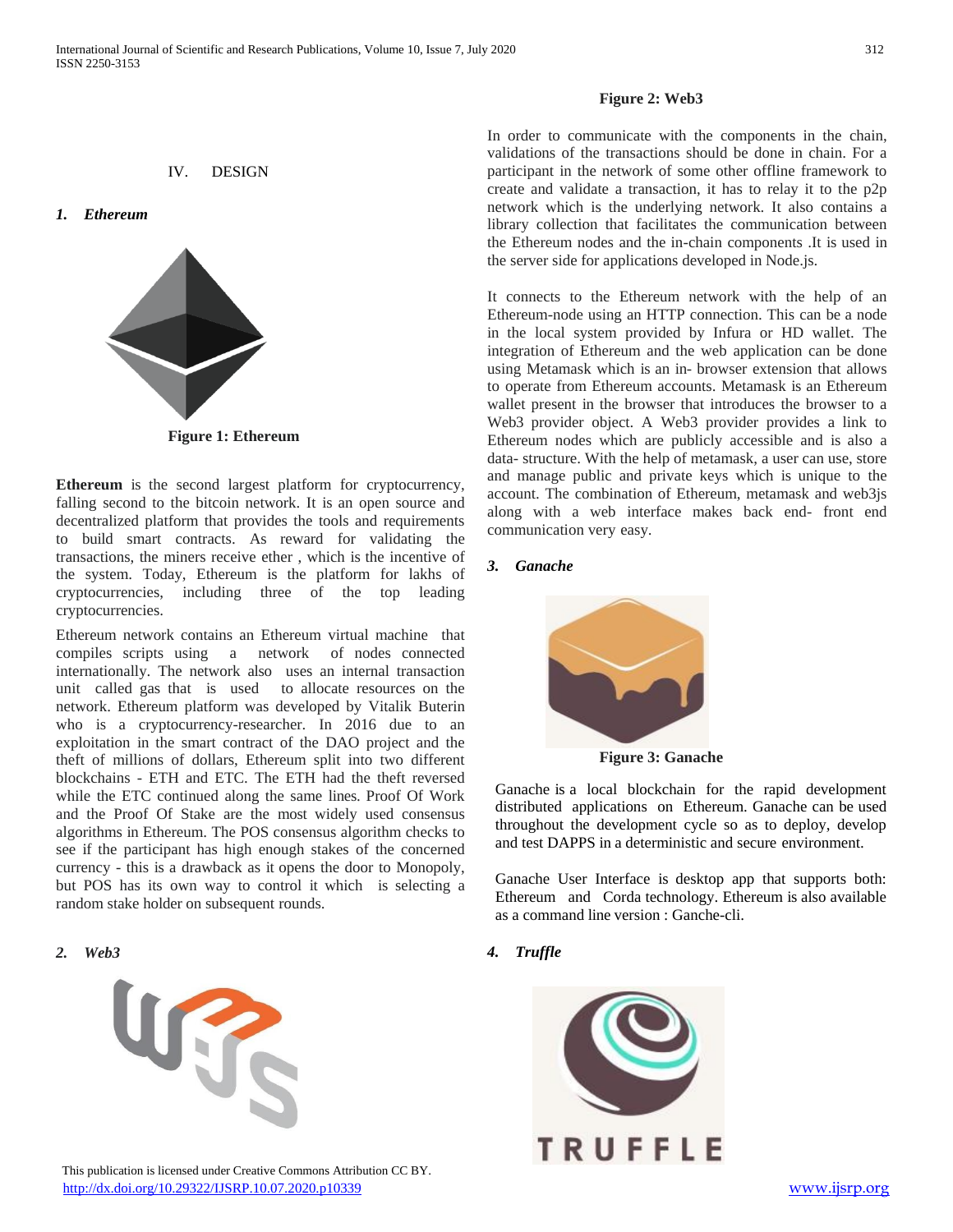# **Figure 4: Truffle**

It is a powerful developing environment for Ethereum Virtual Machine (EVM) using blockchains and also acts as an asset pipeline and a test network/framework to the same. This component provides the following:

- The compiling , linking and development of smart contracts and the maintenance of binary dependencies.
- Automated smart contract test environment.
- Scriptable, extensible deployment & migrations framework.
- Management of Packages.
- Communication with Contracts directly.
- Build pipeline which are configurable with tight integration support. Truffle environmentto run scripts.

# *5. Smart Contract*

The smart contract used in Medicare makes the project patient centric . The patient is able to make all decisions pertaining to which medical practitioner can view and edit the record. On the patient's end , there are 5 operations that correspond to the patient's record : Per missioning and Revoking of View and Write Permissions to the Medical practitioner .The record details added by the medical practitioner will be stored in the blockchain .This acts as proof of existence for the recorded data. Only a validated practitioner can add recorded data and not any other network participant. The smart contract specifies the functionality for the access control. Access to a patient's record can only be controlled by the patient.

# *6. Patient Flowchart*

The patient's has mainly four operations to perform are:

- a. **Give View Permission:** Permissions a Doctor/Practitioner to view the record. This function takes the doctor's Address as input which is shared to the patient offline. The address is unique to the practitioner which maps to the corresponding Ethereum account.
- b. **Give Write Permission:** Permissions a Doctor/Practitioner to Write to the record. This function takes the doctor's Address as input which is shared to the patient offline. The address is unique to the practitioner which maps to the corresponding Ethereum account. Only a permissioned practitioner can write to the record.
- c. **Revoke View Permission:** Revokes View permission from a practitioner who was earlier given permission

This publication is licensed under Creative Commons Attribution CC BY.

to view the record, by the patient. Permission can only be revoked from a practitioner who had the View Permission already. The practitioner will no longer be a participant in the patient's private chain unless permissioned by the patient.

d. **Revoke Write Permission:** Revokes Write permission from a practitioner who was earlier given permission to write to the record, by the patient. Permission can only be revoked from a practitioner who had the Write Permission already. This function will deny the doctor/practitioner from adding any further record details to the patient's private chain. The practitioner will no longer be a participant in the patient's private chain unless permissioned by the patient.

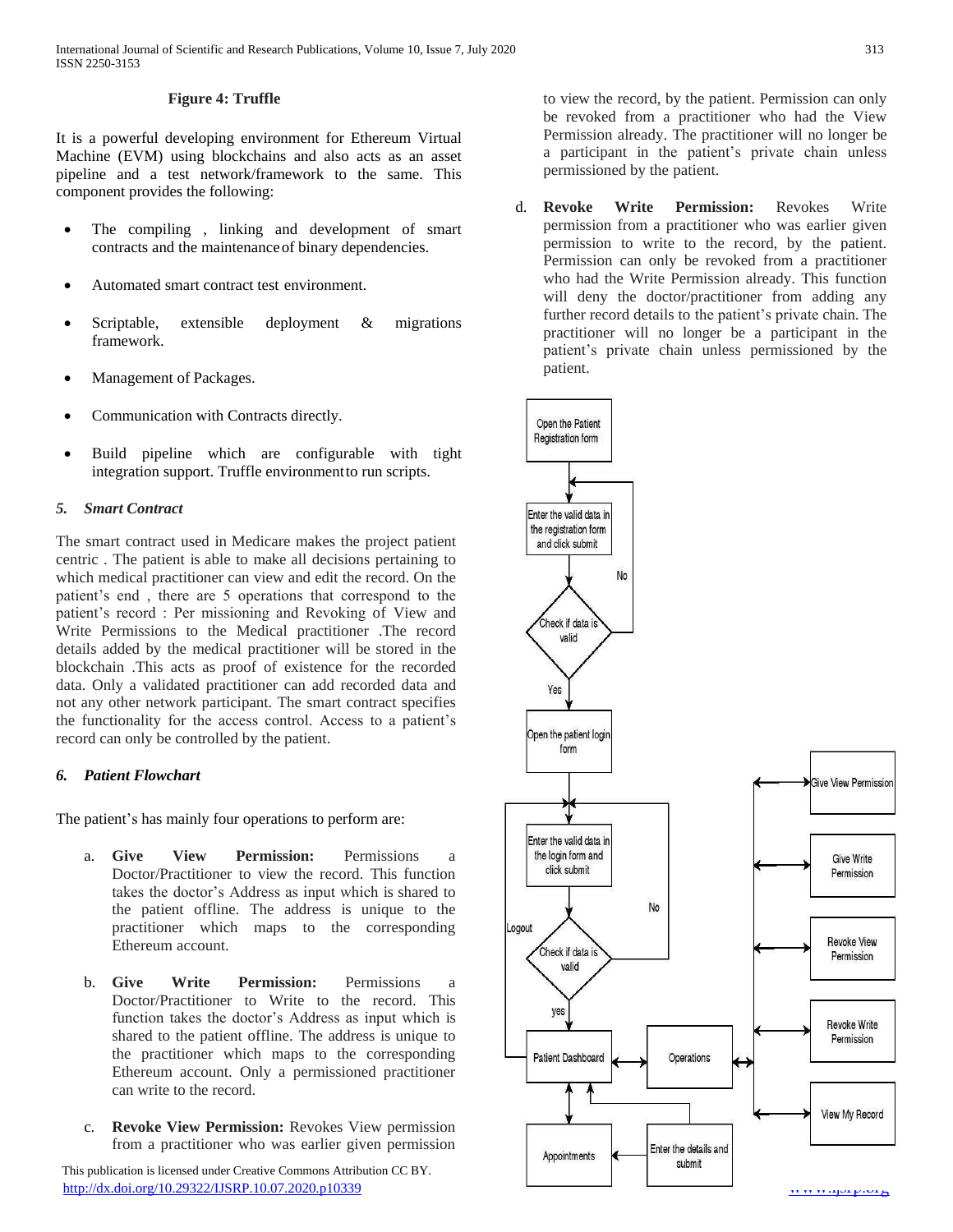# Open the Doctor Registration form Enter the valid data in the registration form and click submit No heck if data is valid Yes **Emergency Access** Open the Doctor logir form Give View Permission Enter the valid data in the login form and Give Write click submit Permission No Logout Revoke View Check if data is Permission valid ves **Revoke Write** Permission Doctor Dashboard Operations Writes to Record **View Appointments** View My Record

# **Figure 5: Patient's Flowchart**

*7. Practitioner's Flowchart* 

**Figure 6: Practitioner's Flowchart**

The practitioner can also be a patient to another doctor/practitioner. Along with all the functions included in the patient-end , the practitioner has two additional functions are:

- a. **Write to Record :** The practitioner can write to the patient's record. All this information will be stored in the private chain of the patient. A doctor can , at a time, be permissioned to multiple patient-accounts depending on the number of patient the doctor can tend to.
- b. **Emergency Access:** In case of an emergency situation where the patient is incapacitated or for any other reason the patient is unable to provide view permission to the doctor , the doctor can invoke emergency access to view lifesaving and sensitive information about the permission that will help with the treatment of the patient. When such an access has been invoked , an alert will be sent to the patient's account which can be viewed by the patient whenever the patient is able to do so . The patient can then further authorize the permission or revoke it. If the access was illegitimate, the doctor's permission will be revoked by the patient and this can be used as proof for any lawproceedings.

# *10. Use Case*

The use-case of this application has two main entities as actors, one is the patient and the other is the doctor. Now, it is to be noted that emergency access, which is a special feature given to the doctor is also included in the list of operations. Out of the seven of the list of operations, five can be accessed by the patient while the doctor has access to all of the seven operations. The operation which can bring a change in the block data once accessed is write to patient's record operation which can be done only by the doctor. Giving and revoking view or write permissions can affect the network in a way that changes the corresponding doctor's view of access to the corresponding operations. The Figure 7 represents the Use case diagram.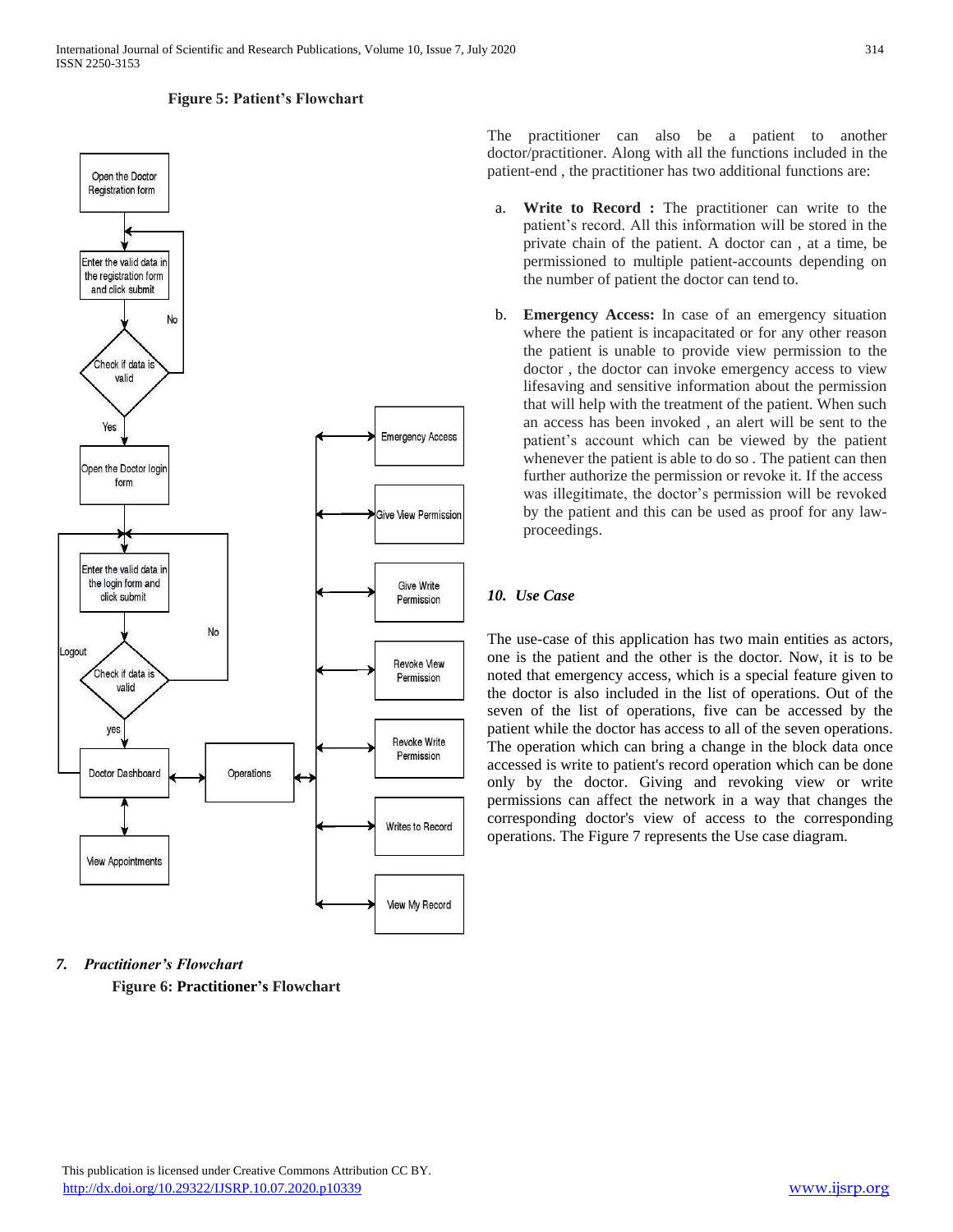

**Figure 7: Use case**

#### VI. CONCLUSION

The traditional system for maintaining the records in medical sector is difficult and it requires large space to store the results of medical test for all patients. In previously used systems the data is in unstructured manner and it is difficult to exchange the data. So, for solving the above issues we plan on implementing the given model for managing health records in block chain usingMedicare.

The EHR using blockchain is a revolution in the medical industry. It solves most challenges which exist today just in the name of trust in the medical sector. It not only provides a reliable platform for patient data exchange, but also a faster and empowering system. The time and effort expended in managing patient data, can be greatly minimized using EHR with effective and efficient results.

#### REFERENCE

- [1] Azaria A, Ekblaw A, Vieira T, Lippman A. Medrec: Using blockchain for medical data access and permission management. In 2016 2nd International Conference on Open and Big Data (OBD) 2016 Aug;:25–30.
- [2] A. Dubovitskaya, Z. Xu, S. Ryu, M. Schumacher, and F. Wang, "Secure and Trustable Electronic Medical Records Sharing Using Blockchain," in AMIA (American Medical Informatics Association) Annual Symposium Proceedings ,2017
- [3] Nakamoto, "Bitcoin: A peer-to-peer electronic cash system," White Paper, 2008.
- [4] Wood, "Ethereum: A secure decentralised generalized transaction ledger," Ethereum Project Yellow Paper, 2014.
- [5] The Office of the Nat. Coordinator for Health InformationTechnology, "Report on health information blocking," U.S. Department of HHS, Tech. Rep., 2015.
- [6] Health Information and the Law, "Who owns medialrecords: 50 state comparison," 2015.
- [7] Lu, Z.; Liu, W.; Wang, Q.; Qu, G.; Liu, Z. A Privacy-Preserving Trust Model Based on Blockchain for VANETs. IEEE Access 2018, 6, 45655– 45664.